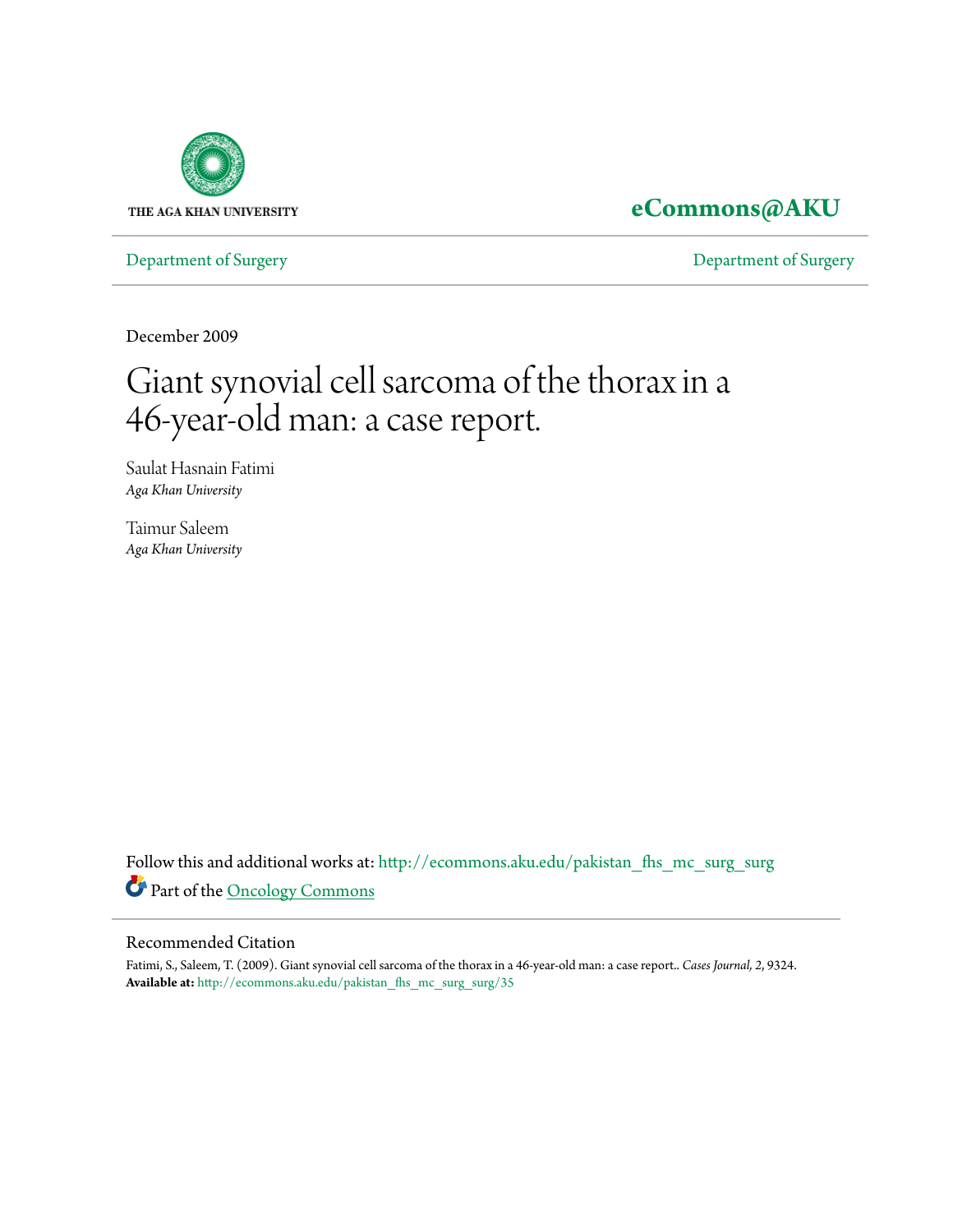## Case Report **[Open Access](http://www.biomedcentral.com/info/about/charter/) Giant synovial cell sarcoma of the thorax in a 46-year-old man: a case report** Saulat Hasnain Fatimi1 and Taimur Saleem\*2

Address: <sup>1</sup>Department of Surgery, Division of Cardiothoracic Surgery, Aga Khan University, (Stadium Road), Karachi, (74800), Pakistan and <sup>2</sup>Medical College, Aga Khan University, (Stadium Road), Karachi, (74800), Pakistan

Email: Saulat Hasnain Fatimi - saulat.fatimi@aku.edu; Taimur Saleem\* - taimur@gmail.com

\* Corresponding author

Published: 15 December 2009

*Cases Journal* 2009, **2**:9324 doi:10.1186/1757-1626-2-9324

[This article is available from: http://www.casesjournal.com/content/2/1/9324](http://www.casesjournal.com/content/2/1/9324)

Received: 30 November 2009 Accepted: 15 December 2009

© 2009 Fatimi and Saleem; licensee BioMed Central Ltd.

This is an Open Access article distributed under the terms of the Creative Commons Attribution License [\(http://creativecommons.org/licenses/by/2.0\)](http://creativecommons.org/licenses/by/2.0), which permits unrestricted use, distribution, and reproduction in any medium, provided the original work is properly cited.

#### **Abstract**

**Background:** Although synovial cell sarcoma is a common tumor of the extremities, its occurrence in the thorax has been less frequently documented.

**Case presentation:** A 46-year-old Pakistani man presented with a 2 month history of progressively increasing cough and left lower chest pain. Initial evaluation was done using a chest x-ray; the patient was found to have a large mass involving the lower portion of the left chest. A computed tomography scan was performed next which showed a large mass involving the left chest wall with invasion into the pericardium and left hemidiaphragm. En bloc surgical resection of the tumor was undertaken. Final pathology showed synovial cell sarcoma of the thorax. At one-year follow-up, the patient has shown no recurrence of the disease.

**Conclusion:** We have described a rare case of a large synovial cell sarcoma of the thorax. Surgical resection appears an appropriate modus operandi for managing giant synovial cell sarcomas of the thorax. However, there is a need to clearly define post-operative strategies for cases with extensive involvement of surrounding structures.

#### **Background**

Synovial cell sarcoma (SCS) is a common tumor of the extremities. However, SCS of the thorax is an overall rare clinical entity. We report here a case of SCS in a 46-yearold man with extensive involvement of the chest wall, lung and diaphragm.

#### **Case presentation**

A 46-year-old Pakistani man presented to our hospital with a 2 months history of progressively increasing cough and left lower chest pain. Initial evaluation was done using a chest x-ray and he was found to have a large mass involving the lower portion of the left chest. Computed tomography (CT) scan was obtained next to better delineate the disease process (Figure 1). It showed a  $16 \times 15$  cm mass involving the left chest wall and left lower lobe of the lung with invasion into the pericardium and left hemidiaphragm. There was no pericardial or pleural effusion. CT scan of the abdomen-pelvis was normal.

Trucut biopsy of this mass showed features of SCS. In the absence of effective chemotherapy and obvious metastasis, the patient was planned for a complete resection of this tumor. The tumor was exposed via a left posterolateral thoracotomy approach. Intra-operatively, a large tumor with extensive involvement of the left lower chest wall from the 4th to 10<sup>th</sup> ribs was seen. It was also involving the left lower lung lobe, left hemidiaphragm and peri-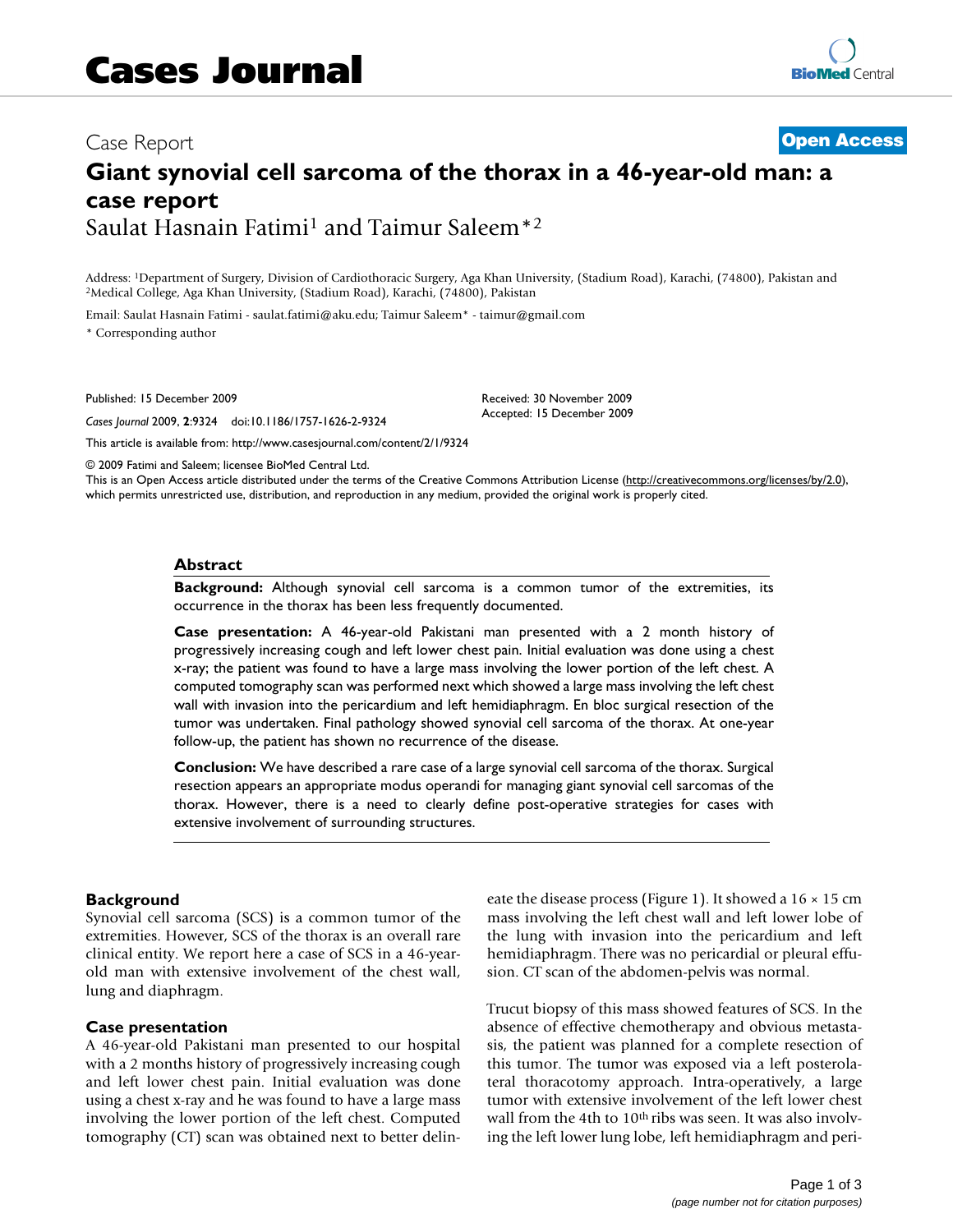

Figure 1 **Computed tomography scan of the chest showing a large synovial cell sarcoma with extensive involvement of surrounding structures**.

cardium (Figure 2). The mass was removed en bloc with all involved ribs, left lower lung lobe, left hemidiaphragm and pericardium. Final pathology confirmed it to be SCS sarcoma with negative histological margins. The post operative course of the patient was unremarkable. He was discharged on the 9th postoperative day. At follow-up after one year, the patient has shown no recurrence of the disease.

### **Discussion**

SCS is a malignant tumor that has been termed such because of histological resemblance to developing syn-



#### Figure 2

**Large synovial cell sarcoma with extensive involvement of the chest wall, pericardium, left hemidiaphragm and left lower lung lobe**.

ovium [1]. It is thought to arise from primitive pluripotent mesenchymal cells rather than the synovium [2]. SCS is the third most common sarcoma of the extremities after liposarcoma and malignant fibrous histiocytoma [3] and has been found to account for 5 - 14% of soft tissue sarcomas in different studies [1,4,5]. Apart from the extremities, SCS may also occur in the pericardium, pleura, lung, sternum, esophagus, retroperitoneum, mediastinum, mesentery, head and neck, abdominal and thoracic wall, prostate and kidney; albeit with lesser frequency.

SCS of the thorax represents a diagnostic challenge because of the diverse array of competing diagnosis and rarity of incidence [6]. The symptoms of a patient with SCS of the thorax depend on the structures undergoing compression or invasion from the tumor. Patients may present with chest pain, coughing, hemoptysis, dyspnea, reduced breath sounds and weight loss. Primary thoracic SCS sarcomas typically occur as chest wall masses that exhibit a propensity for invasion into surrounding structures. Immunohistochemically, synovial sarcomas show immunoreactivity for cytokeratins, EMA, S-100 protein, are positive for Bcl-2, O-13, Actin and negative for CD34 and Desmin [7]. Young age, Her-2 expression, complete resection with clear surgical margins and response to first line chemotherapy were found as good prognostic indicators in advanced disease in different studies [1,8,9]. Adverse prognostic factors for SCS include lesions larger than 5 cm, male gender, extensive tumor necrosis, neurovascular invasion, aneuploidy and poor histological differentiation [4,10,11]. Definitive diagnosis of SCS can be made with biopsy and use of immunohistochemistry, electron microscopy and cytogenetic analysis [6,12]. CT scan and magnetic resonance imaging (MRI) are imaging modalities employed for the evaluation of respectability and staging of the neoplasm.

Treatment of choice for SCS sarcomas of the thorax is excision, radiation therapy and adjuvant chemotherapy following resection. In our case, successful surgical resection was performed for a large synovial sarcoma of the left chest wall with involvement of left lung, pericardium and left hemidiaphragm. The diaphragm and left chest wall had to be reconstructed with prolene mesh and muscle flap after complete resection of tumor. Our patient is not receiving any radiation therapy because of proximity of the bare heart to the chest wall. Also, the need for adjuvant therapy was obviated because of achievement of histologically negative margins. As SCS is known to recur, the patient needs to be followed up carefully.

### **Conclusion**

We have documented a rare case of a giant SCS of the thorax with extensive involvement of surrounding structures. This is a rare clinical entity and there is a need to clearly